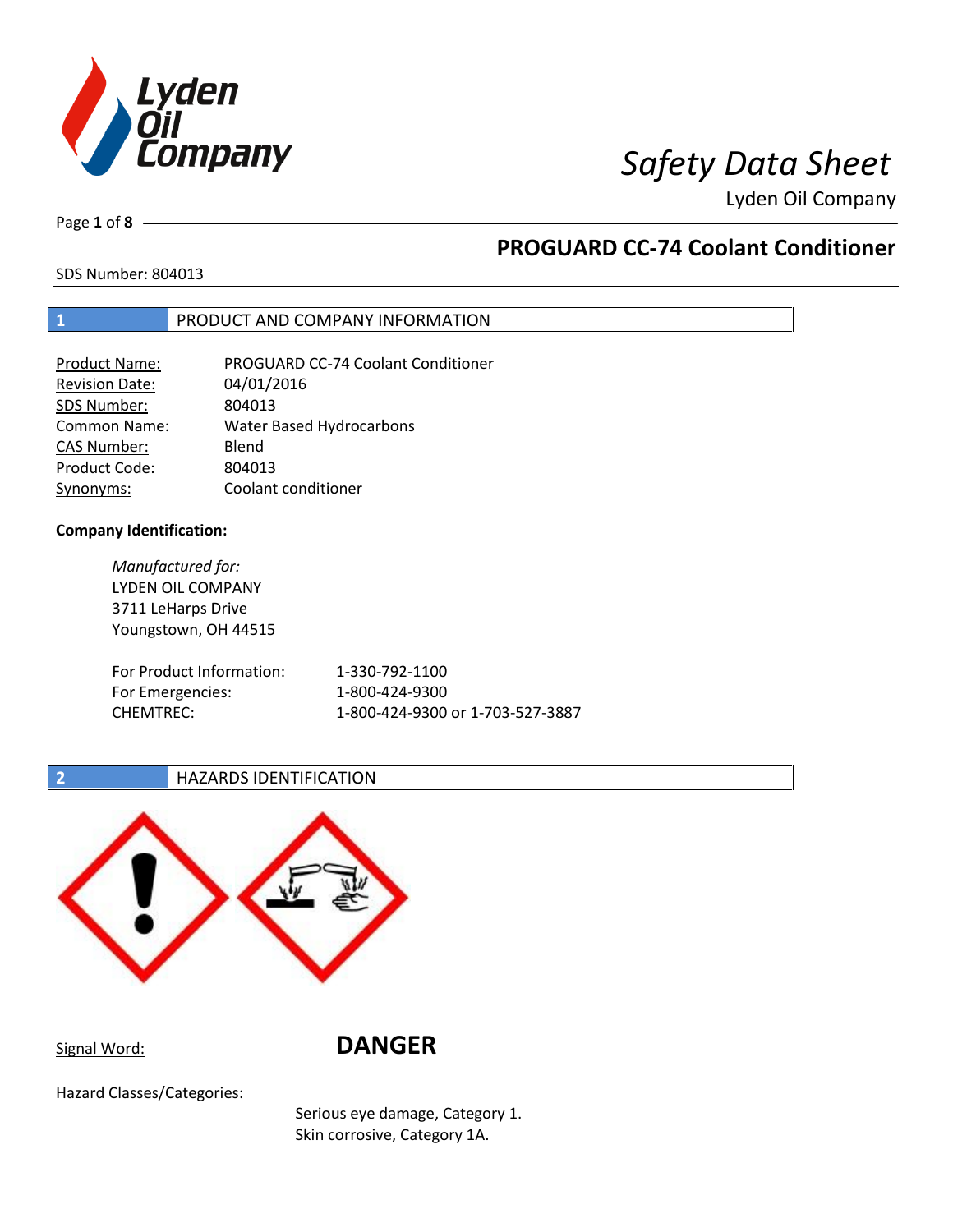

Lyden Oil Company

| Page 2 of 8 $-$           |                                                                       |
|---------------------------|-----------------------------------------------------------------------|
|                           | <b>PROGUARD CC-74 Coolant Conditioner</b>                             |
| <b>SDS Number: 804013</b> |                                                                       |
| Hazard Statement(s):      |                                                                       |
|                           | H314: Causes severe skin burns and eye damage.                        |
|                           | H318: Causes serious eye damage.                                      |
| Precaution Statement(s):  |                                                                       |
|                           | P101: If medical advice is needed, have product container or label at |
|                           | hand.                                                                 |
|                           | P102: Keep out of reach of children.                                  |
|                           | P103: Read label before use.                                          |
|                           | P303+361+353: IF ON SKIN (or hair): Take off immediately all          |
|                           | contaminated clothing. Rinse skin with water.                         |
|                           | P305+351+338: IF IN EYES: Rinse cautiously with water for several     |
|                           | minutes. Remove contact lenses if present and easy to $do$ – continue |
|                           | rinsing.                                                              |
|                           | P313: Get medical advice/attention.                                   |

Other Hazard Statement(s):

-NFPA Ratings:  $Health = 2$  $Fire = 0$ Reactivity  $= 0$ 

## **3** COMPOSITION / INFORMATION ON INGREDIENTS

## Ingredients:

*Mixture of the substances listed below with nonhazardous additions.*

| <b>Chemical Name</b> | <b>CAS Number</b> | Percentage |
|----------------------|-------------------|------------|
| Potassium Hydroxide  | 1310-58-3         | $20$       |
| Triethanolamine      | 102-71-6          | $<$ 10     |

*\*Any concentration shown as a range is to protect confidentiality or is due to batch variation.*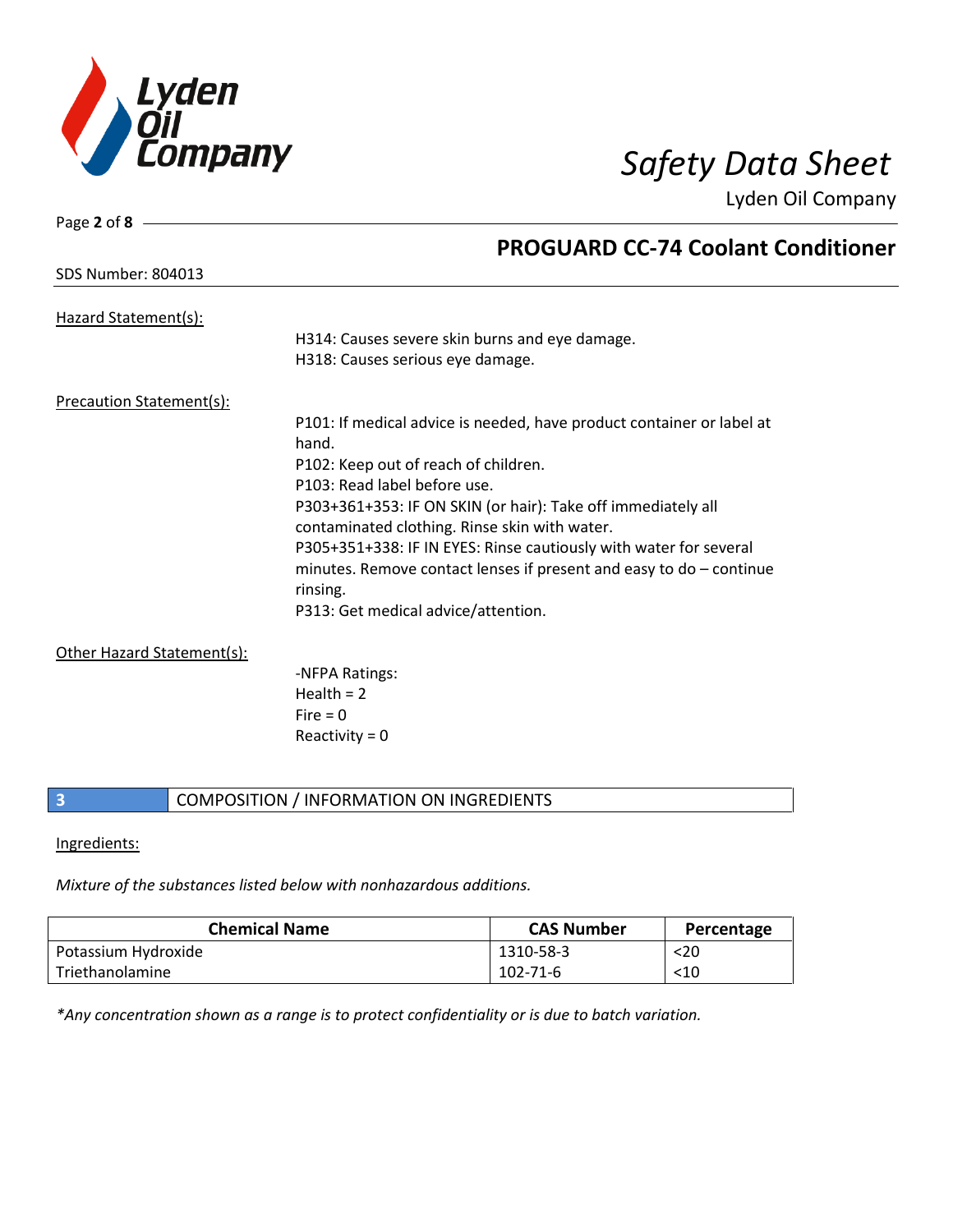

Lyden Oil Company

SDS Number: 804013

Page **3** of **8**

# **4** FIRST AID MEASURES Description of First Aid Measures: Inhalation: Remove victim to fresh air and keep at rest in a position comfortable for breathing. If the victim has difficulty breathing or tightness of the chest, is dizzy, vomiting or unresponsive, give oxygen with rescue breathing or CPR as required and transport to the nearest medical facility. Skin Contact: Flush skin with water, wash with soap and water. If irritation occurs, get medical attention. Remove contaminated clothing. Do not reuse clothing until cleaned. If material is injected under the skin, transport to the nearest medical facility for additional treatment. If redness, swelling, pain and/or blisters occur, transport to the nearest medical facility for additional treatment. Eye Contact: Flush eyes with running water for at least 15 minutes. If redness, burning, blurred vision or irritation persists, transport to nearest medical facility for additional treatment. Ingestion: Do NOT induce vomiting and obtain medical attention. Have victim rinse mouth out with water. If vomiting occurs spontaneously, keep head below hips to prevent aspiration. Symptoms and Effects, both acute and delayed: No further relevent data available. Recommended Actions:

Treat symptomatically. Call a doctor or poison control center for guidance.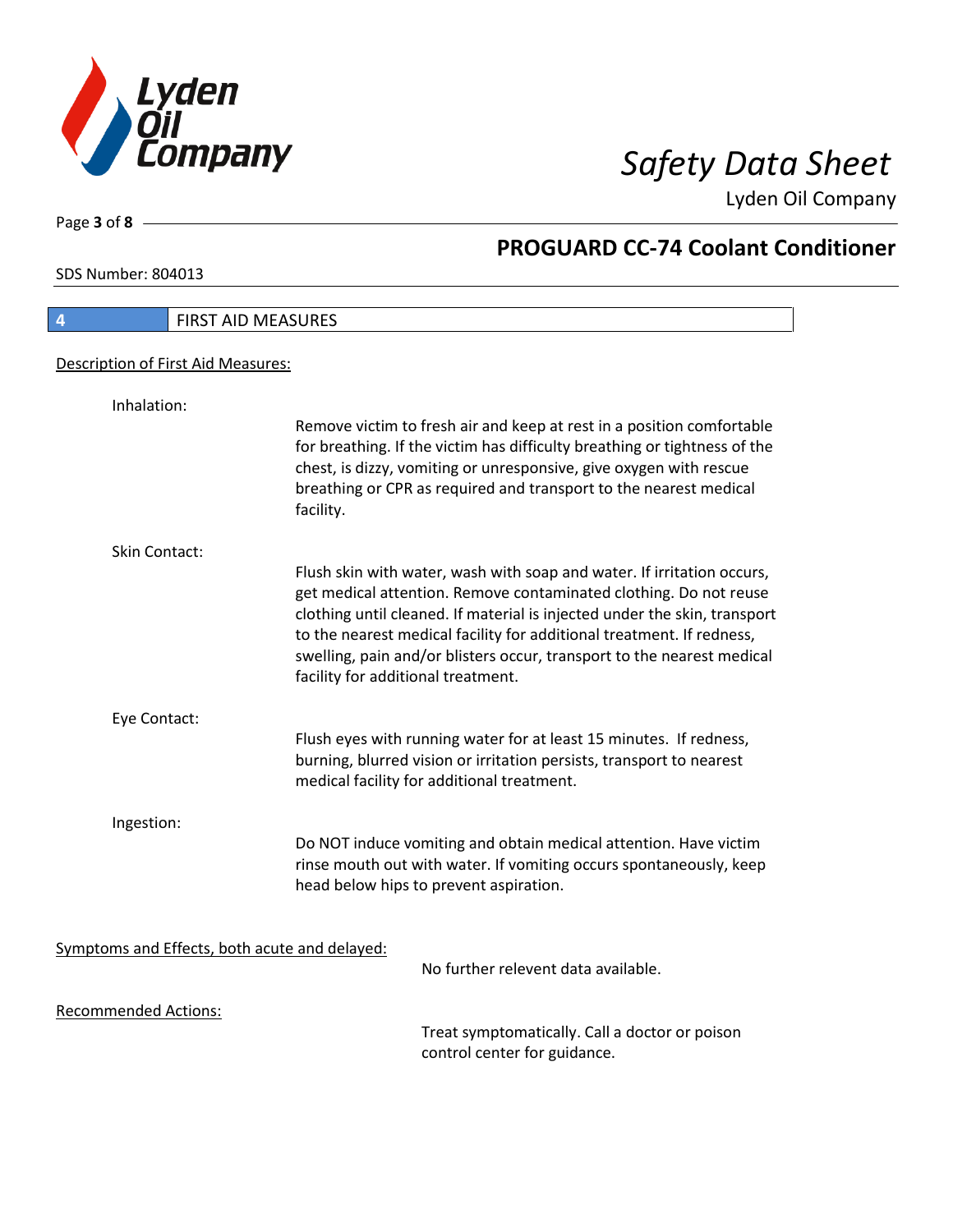

Lyden Oil Company

SDS Number: 804013

Page **4** of **8**

# **5 FIRE FIGHTING MEASURES** Recommended Fire-Extinguishing Equipment: Use dry powder, foam, or carbon dioxide fire extinguishers. Water may be ineffective in fighting an oil fire unless used by experienced fire fighters. Possible Hazards During a Fire: The material as received will not support combustion, however its residues may; therefore, procedures for an oil fire should be followed. Recommendations to Firefighters: Proper protective equipment including breathing apparatus.

| $6\phantom{1}6$                   | ACCIDENTAL RELEASE MEASURES |                                                                                                     |
|-----------------------------------|-----------------------------|-----------------------------------------------------------------------------------------------------|
| <b>Personal Precautions:</b>      |                             | Avoid contact with skin, eyes, and clothing.                                                        |
| <b>Emergency Procedures:</b>      |                             | Contain spilled material, collect in suitable and<br>properly labeled containers.                   |
| <b>Environmental Precautions:</b> |                             | Do not allow to reach sewage system or any water<br>course.<br>Do not allow to enter ground waters. |
| Cleanup Procedures:               |                             | Pick up excess with inert absorbant material.                                                       |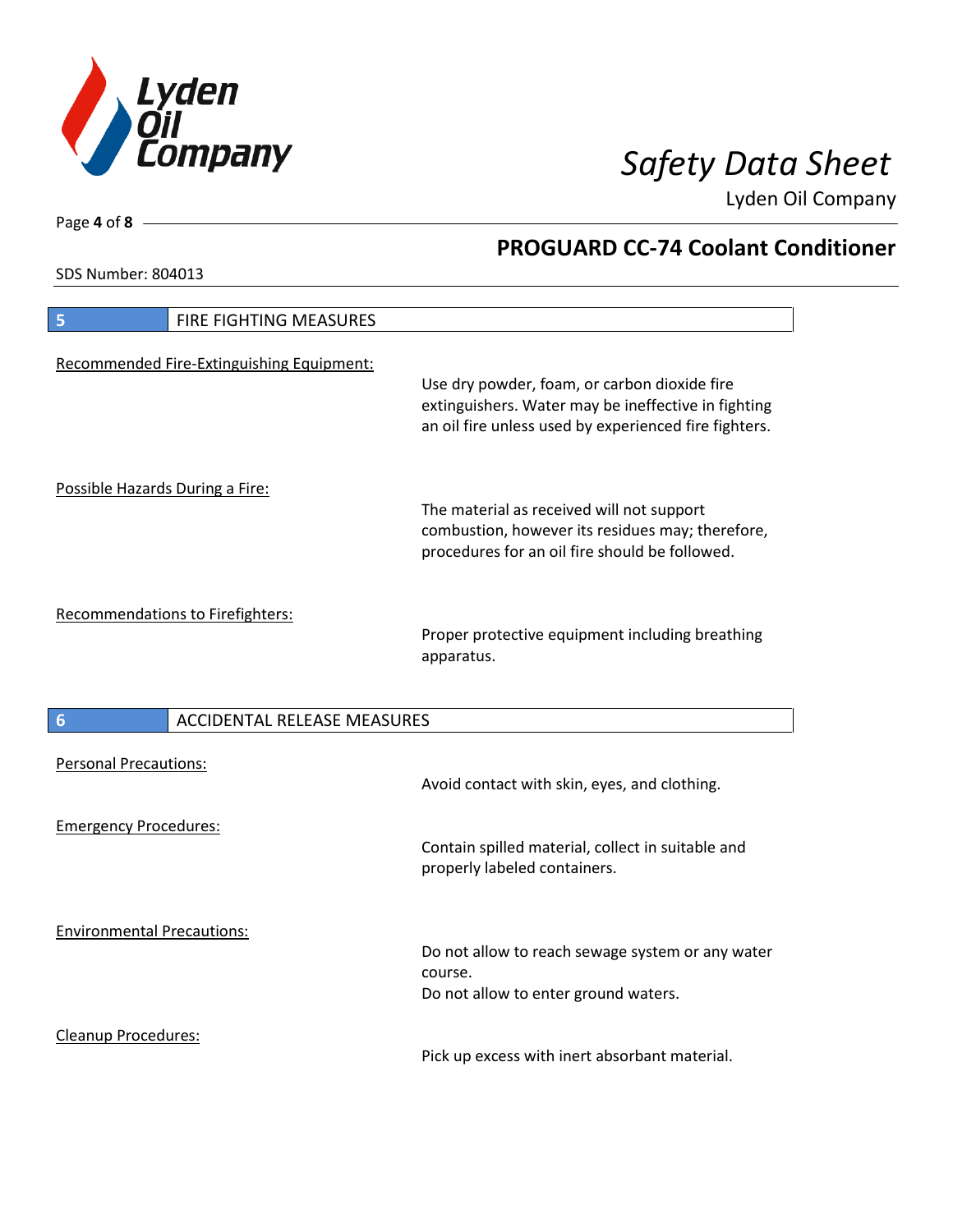

Lyden Oil Company

SDS Number: 804013

Page **5** of **8**

| 7                              | <b>HANDLING AND STORAGE</b>             |                                                                                                                                                                                                                                           |
|--------------------------------|-----------------------------------------|-------------------------------------------------------------------------------------------------------------------------------------------------------------------------------------------------------------------------------------------|
| <b>Handling Precautions:</b>   |                                         |                                                                                                                                                                                                                                           |
|                                |                                         | Handle with care and avoid spillage on the floor.<br>Do not cut, weld, drill, grind, braze, or solder<br>container.                                                                                                                       |
| <b>Storage Requirements:</b>   |                                         |                                                                                                                                                                                                                                           |
|                                |                                         | Keep container tightly sealed.<br>Keep away from sources of ignition.                                                                                                                                                                     |
| 8                              | EXPOSURE CONTROLS / PERSONAL PROTECTION |                                                                                                                                                                                                                                           |
|                                |                                         |                                                                                                                                                                                                                                           |
| <b>Exposure Limits:</b>        | -Potassium Hydroxide:                   |                                                                                                                                                                                                                                           |
|                                | ACGIH TWA $-2mg/m3$                     |                                                                                                                                                                                                                                           |
|                                | -102-71-6 Triethanolamine:              |                                                                                                                                                                                                                                           |
|                                | ACGIH TWA $-$ 5mg/m <sup>3</sup>        |                                                                                                                                                                                                                                           |
| <b>Engineering Controls:</b>   |                                         |                                                                                                                                                                                                                                           |
|                                |                                         | All ventilation should be designed in accordance<br>with OSHA standard (29 CFR 1910.94).                                                                                                                                                  |
| Personal Protective Equipment: |                                         |                                                                                                                                                                                                                                           |
|                                |                                         | Keep away from foodstuffs, beverages, and feed.<br>Immediately remove all soiled and contaminated<br>clothing.<br>Wash hands before breaks and at the end of work.<br>Avoid contact with eyes and skin.<br>Use safety glasses and gloves. |

**9** PHYSICAL AND CHEMICAL PROPERTIES

Color: Golden Physical State: Liquid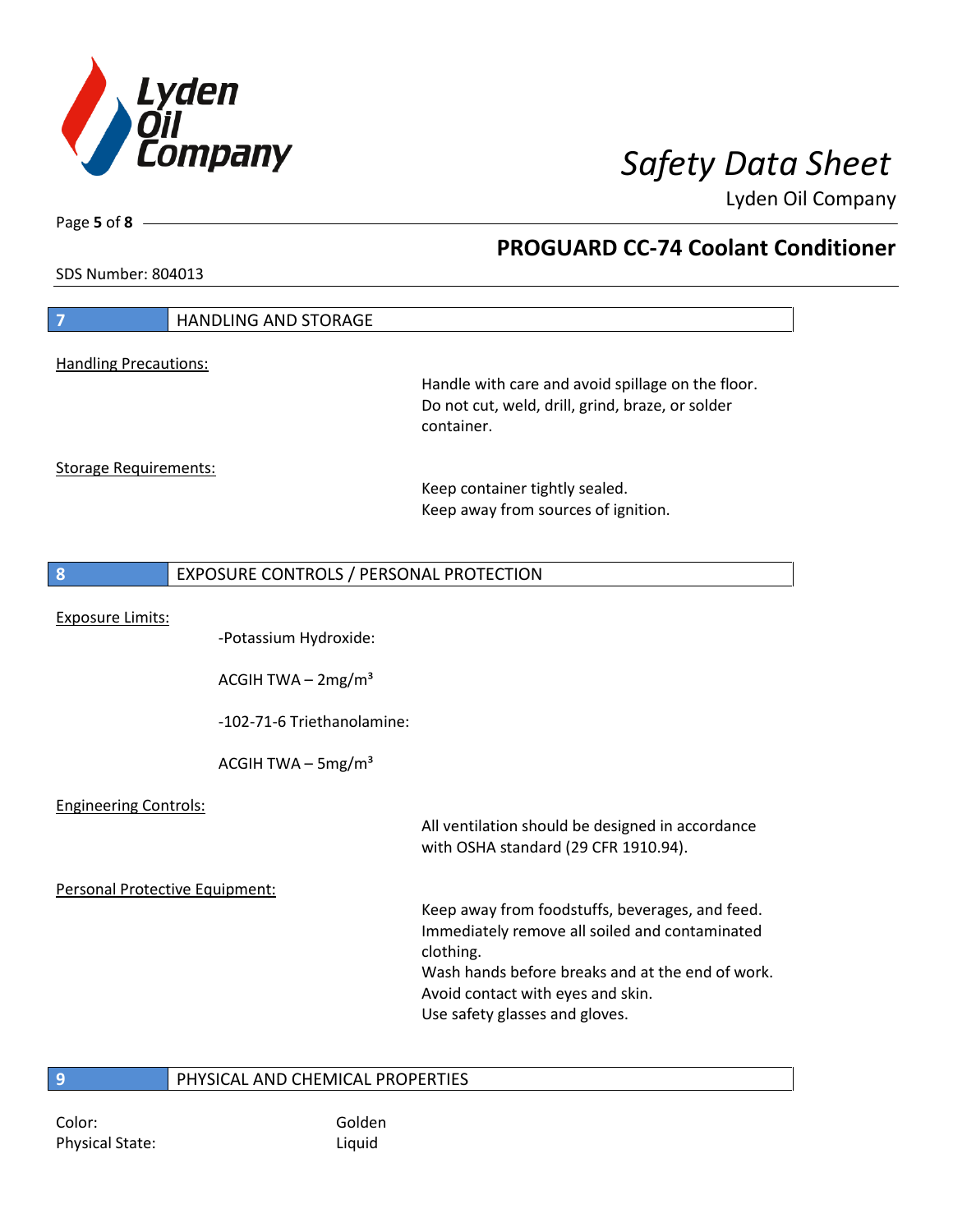

Lyden Oil Company

## SDS Number: 804013

Page **6** of **8**

| Odor:                         | Characteristic     |
|-------------------------------|--------------------|
| Odor Threshold:               | Data not available |
| pH:                           | 13.0 (at 10%)      |
| <b>Melting Point:</b>         | Data not available |
| <b>Boiling Point:</b>         | >212°F             |
| <b>Boiling Range:</b>         | Data not available |
| Flash Point:                  | Data not available |
| <b>Evaporation Rate:</b>      | $<$ 1              |
| Flammability:                 | Data not available |
| Flammability Limits:          | Data not available |
| Vapor Pressure:               | Data not available |
| Vapor Density:                | Data not available |
| <b>Relative Density:</b>      | 1.150              |
| Solubilities:                 | Soluble in water   |
| <b>Partition Coefficient:</b> | Data not available |
| Auto-Ignition Temperature:    | Data not available |
| Decomposition Temperature:    | Data not available |
| Viscosity:                    | Data not available |

## **10** STABILITY AND REACTIVITY

| Stability:                  | Stable under normal conditions.                                  |
|-----------------------------|------------------------------------------------------------------|
| Reactivity:                 | Not reactive under normal conditions.                            |
| <b>Conditions to Avoid:</b> | Extreme temperature, sparks, open flame, and<br>direct sunlight. |
| Hazardous Reactions:        | No known hazardous reactions.                                    |
| Incompatible Materials:     | Strong oxidizers and strong reducing agents.                     |
| Decomposition Products:     | Oxides of carbon, nitrogren, formaldehyde, and<br>hydrogen.      |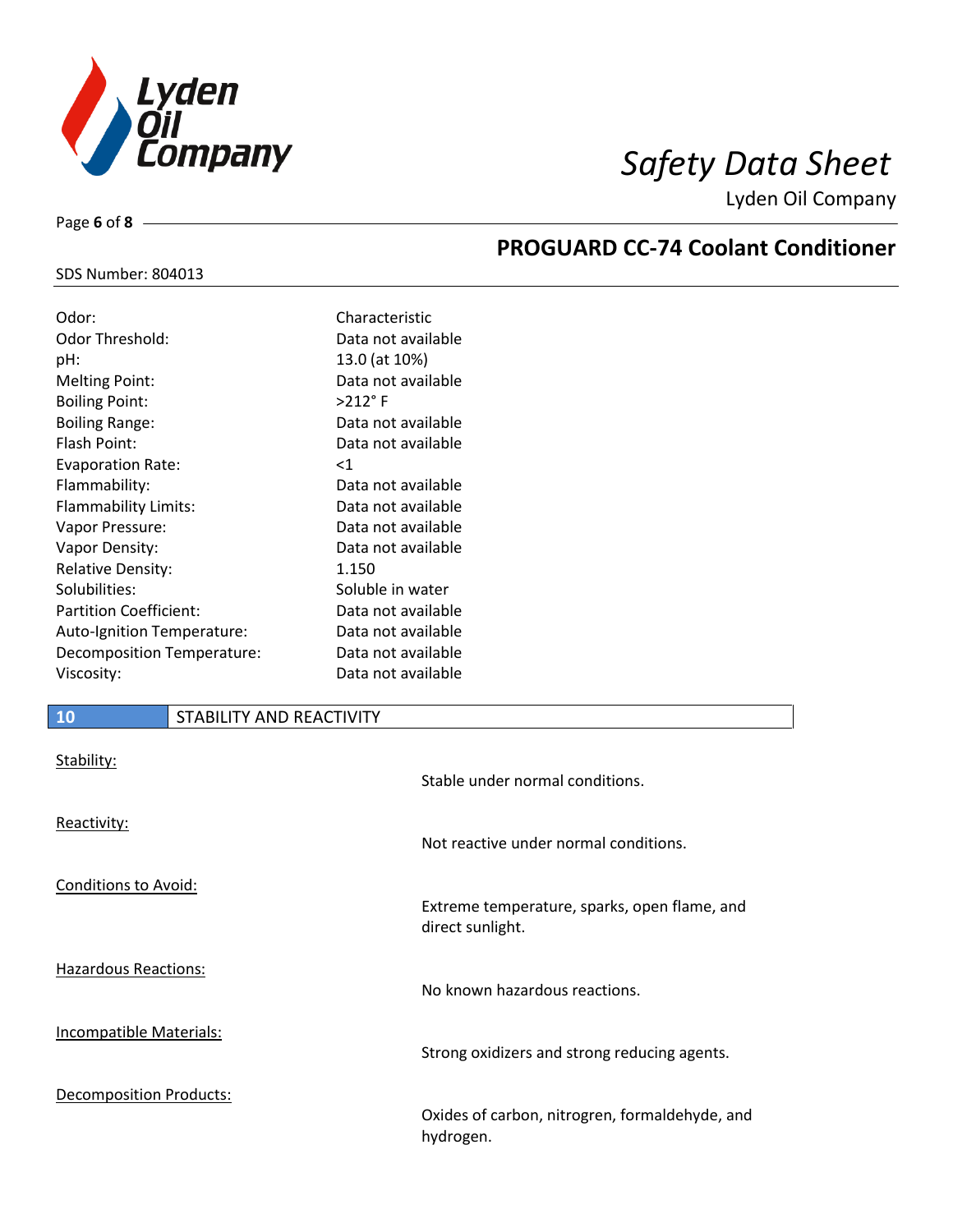

Lyden Oil Company

SDS Number: 804013

# **11** TOXICOLOGICAL INFORMATION Routes of Exposure: Skin and eye contact are the primary routes of exposure although exposure may occur following accidental ingestion. Exposure Effects: Corrosive. This mixture can cause irritation, redness, burns and tissue destruction. Measures of Toxicity: No test data available. Carcinogenic/Mutagenic Precautions: Non-carcinogenic and not expected to be mutagentic. **12** ECOLOGICAL INFORMATION Ecological Precautions: Avoid exposing to the environment. Ecological Effects: No specific environmental or aquatic data available. **13** DISPOSAL CONSIDERATIONS Disposal Methods: Dispose of waste material in accordance with all local, state, and federal requirements. Disposal Containers: Use properly approved container for disposal. Special Precautions: Do not flush to surface waters or drains.

Page **7** of **8**